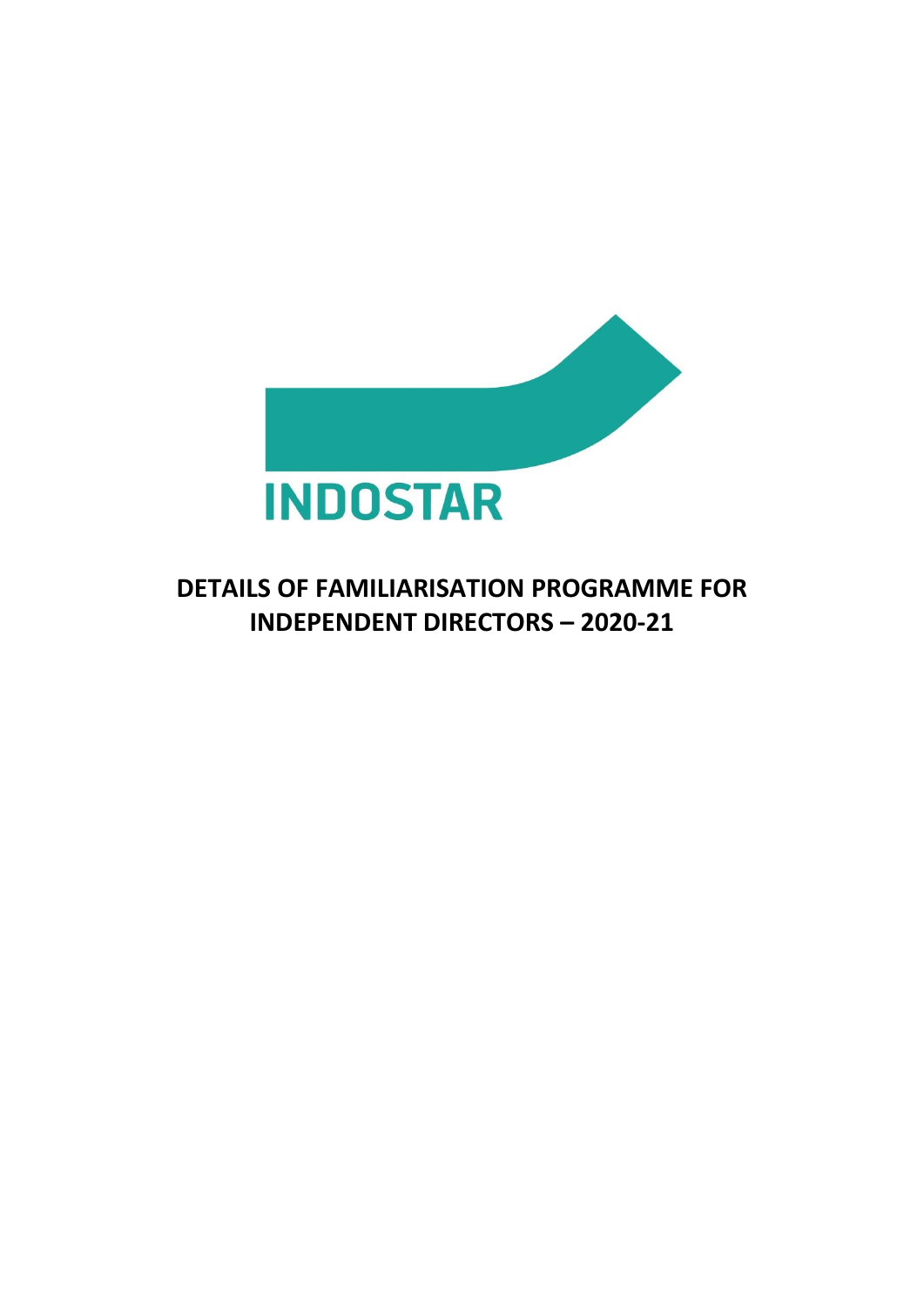

## **INTRODUCTION**

In terms of Regulation 25(7) of the Securities and Exchange Board of India (Listing Obligations and Disclosure Requirements) Regulations, 2015 (the Regulations), the Company, through various programmes, is required to familiarize its independent directors with the Company, their roles, rights, responsibilities in the Company, nature of the industry in which the Company operates, business model of the Company, etc.

Further, in terms of Regulation 46(2) of the Regulations details of such familiarization programmes are to be disseminated on the Website of the Company, including therein the following details:-

- i. number of programmes attended by independent directors (during the year and on a cumulative basis till date),
- ii. number of hours spent by independent directors in such programmes (during the year and on cumulative basis till date), and
- iii. other relevant detail.

## **Details of Familiarisation Programme conducted during Financial Year 2020- 21**

Details of familiarization programmes imparted to Independent Directors during Financial 2020-21 have been listed below.

The Company *inter-alia* conducted following programmes / presentations from time to time to familiarise the Independent Directors about the Company:

- Business Strategy / Plan of the Company and its subsidiary(s) in background of the industry outlook;
- Quarterly update on each business vertical, including the ones forming part of the subsidiary company, by respective business head;
- Updates on borrowing programme and liquidity position of the Company;
- Efficiency of internal controls, risk management system, strategy followed and new initiatives taken with regard to risk management;
- Presentation on information technology framework / systems of the Company, major developments therein and strategy ahead;
- New initiatives and strategic decisions regarding the Company and its business;
- Major regulatory updates and its impact on the Company.
- Impact on the business of the Company due to outbreak of COVID-19
- **Strategy Planning Update**
- 5 Year Business Plan of the Company;
- Annual Business Plan of Company and IndoStar Home Finance Private Limited, Wholly Owned subsidiary of the Company for the financial year 2020-21
- Recent developments in Operations and Information Technology of the Company

These programmes / presentations were part of Board / Committee meetings held during the financial year 2020-21.